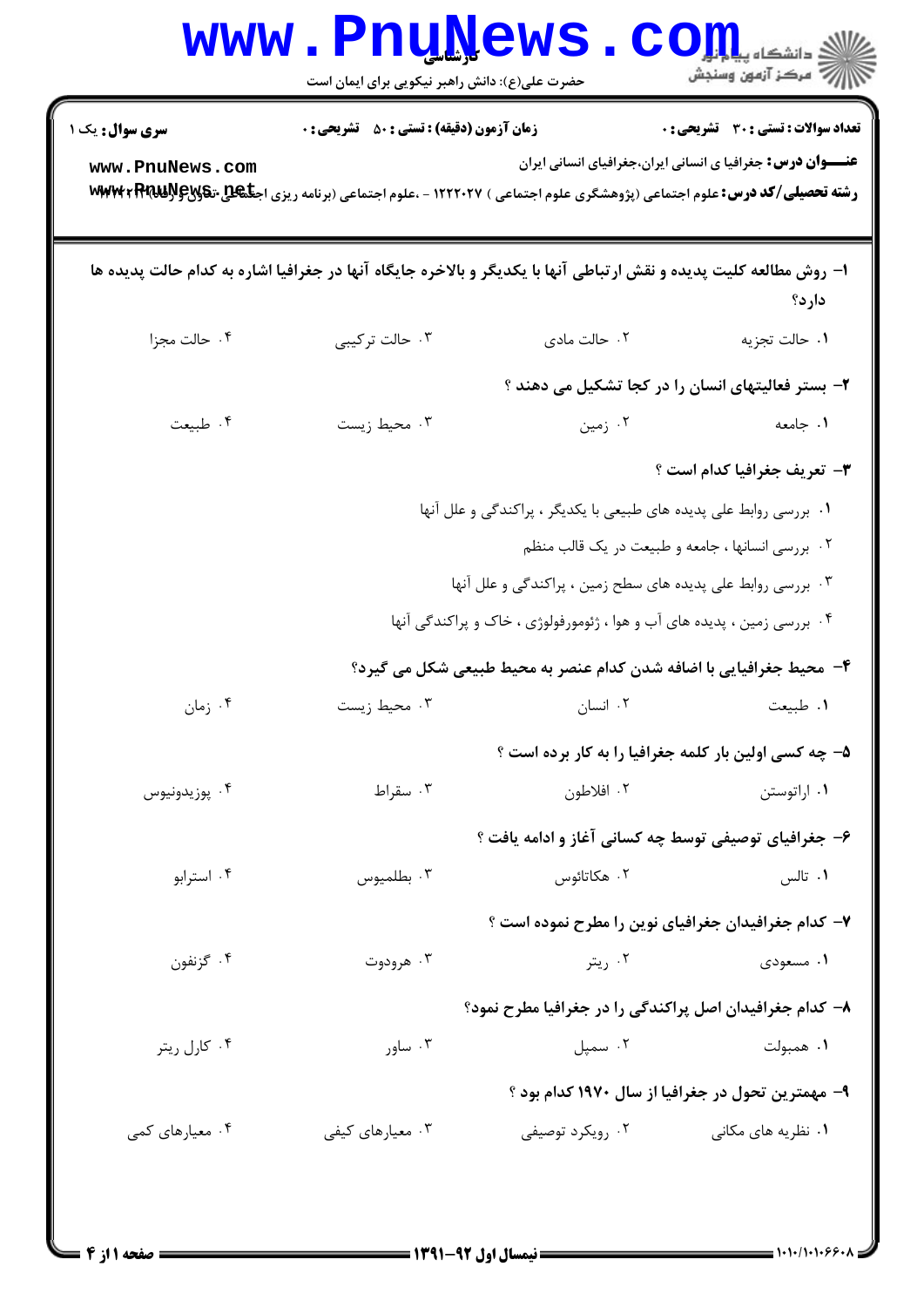|                        | <b>www.PnuNews</b><br>حضرت علی(ع): دانش راهبر نیکویی برای ایمان است                                                                                 |                                                                             | دانشکاه پی <mark>ا ب</mark> را<br>أأأ مركز آزمون وسنجش            |
|------------------------|-----------------------------------------------------------------------------------------------------------------------------------------------------|-----------------------------------------------------------------------------|-------------------------------------------------------------------|
| <b>سری سوال : ۱ یک</b> | <b>زمان آزمون (دقیقه) : تستی : 50 ٪ تشریحی : 0</b>                                                                                                  |                                                                             | <b>تعداد سوالات : تستی : 30 ٪ تشریحی : 0</b>                      |
| www.PnuNews.com        | <b>رشته تحصیلی/کد درس:</b> علوم اجتماعی (پژوهشگری علوم اجتماعی ) ۱۲۲۲۰۲۷ - ،علوم اجتماعی (برنامه ریزی اج <del>تا&amp;U ،تا&amp;U با WWW</del> ، #RR |                                                                             | <b>عنـــوان درس:</b> جغرافیا ی انسانی ایران،جغرافیای انسانی ایران |
|                        |                                                                                                                                                     |                                                                             | ۱۰- مرطوب ترین بخش ایران کدام است ؟                               |
|                        | ۰۲ سواحل دریای مازندران                                                                                                                             |                                                                             | ۰۱ جنوب ساحلی                                                     |
|                        | ۰۴ شمال غربي                                                                                                                                        |                                                                             | ۰۳ سواحل دریای عمان                                               |
|                        | 11- توزیع بارندگی در طول سال و پخش موزون یا نامتعادل آن در بین ماهها چه نامیده می شود ؟                                                             |                                                                             |                                                                   |
| ۰۴ رژيم باران          | ۰۳ رژيم درجه حرارت                                                                                                                                  | ٠٢ توزيع ساليانه                                                            | ۰۱ توزیع فصلی                                                     |
|                        |                                                                                                                                                     | ۱۲- مقدار باران و رژیم آن در سطح کشور تحت تأثیر چه عاملی تغییر می کند ؟     |                                                                   |
| ۰۴ تعادل               | ۰۳ سواحل                                                                                                                                            | ۰۲ کوهها                                                                    | ۰۱ دریا                                                           |
|                        |                                                                                                                                                     |                                                                             | ۱۳– اساس زندگی نواحلی ساحلی خلیج فارس چیست ؟                      |
| ۰۴ دشت کشاورزی         | ۰۳ ماهیگیری                                                                                                                                         | ۰۲ دریا                                                                     | ۰۱ نخلستان                                                        |
|                        |                                                                                                                                                     |                                                                             | ۱۴- بخش شمال غربی ایران به لحاظ جغرافیایی چگونه است ؟             |
| ۰۴ ساحلی               | ۰۳ دشتی                                                                                                                                             | ۲. کوهستانی                                                                 | ۰۱ پست کویری                                                      |
|                        |                                                                                                                                                     | ۱۵– روستاهای ناحیه کویری با احداث کدام پدیده ادامه حیات می دهند ؟           |                                                                   |
| ۰۴ قنات                | ۰۳ رود                                                                                                                                              | . جاه $\mathcal{F}$ . $\mathcal{F}$                                         | ۰۱ بندسار                                                         |
|                        |                                                                                                                                                     |                                                                             | ۱۶– کم جمعیت ترین نواحی ایران کدام است ؟                          |
| ۰۴ ساحلی               | دشتی $\cdot^{\mathsf{r}}$                                                                                                                           | ۰۲ کوهستانی                                                                 | ۰۱ پست کویری                                                      |
|                        |                                                                                                                                                     |                                                                             | ۱۷– سر آغاز اتصال ایران به اقتصاد جهانی کدام بوده است ؟           |
| ۰۴ گاز                 | ۰۳ معیشت                                                                                                                                            | ۰۲ نفت                                                                      | ۰۱ صادرات                                                         |
|                        | ۱۸– کلیه انواع معیشت و زندگی مبتنی بر امر جابجایی گروههای انسانی اعم از دائمی یا موسمی را تحت چه عنوانی می توان                                     |                                                                             | طبقه بندي كرد؟                                                    |
| ۰۴ زاغه نشینی          | ۰۳ روستا نشینی                                                                                                                                      | ۰۲ شهر نشینی                                                                | ۰۱ کوچ نشینی                                                      |
|                        |                                                                                                                                                     | ۱۹– مبانی اکولوژیکی کدام پدیده در تفاوت های زیستی دشت و کوهستان نهفته است ؟ |                                                                   |
| ۰۴ جابجايي             | ۰۳ کوچ                                                                                                                                              | ۰۲ کشاورزی                                                                  | ۰۱ زراعت                                                          |
|                        |                                                                                                                                                     |                                                                             |                                                                   |

 $\blacksquare$  ) • ) • / ) • ) • ۶۰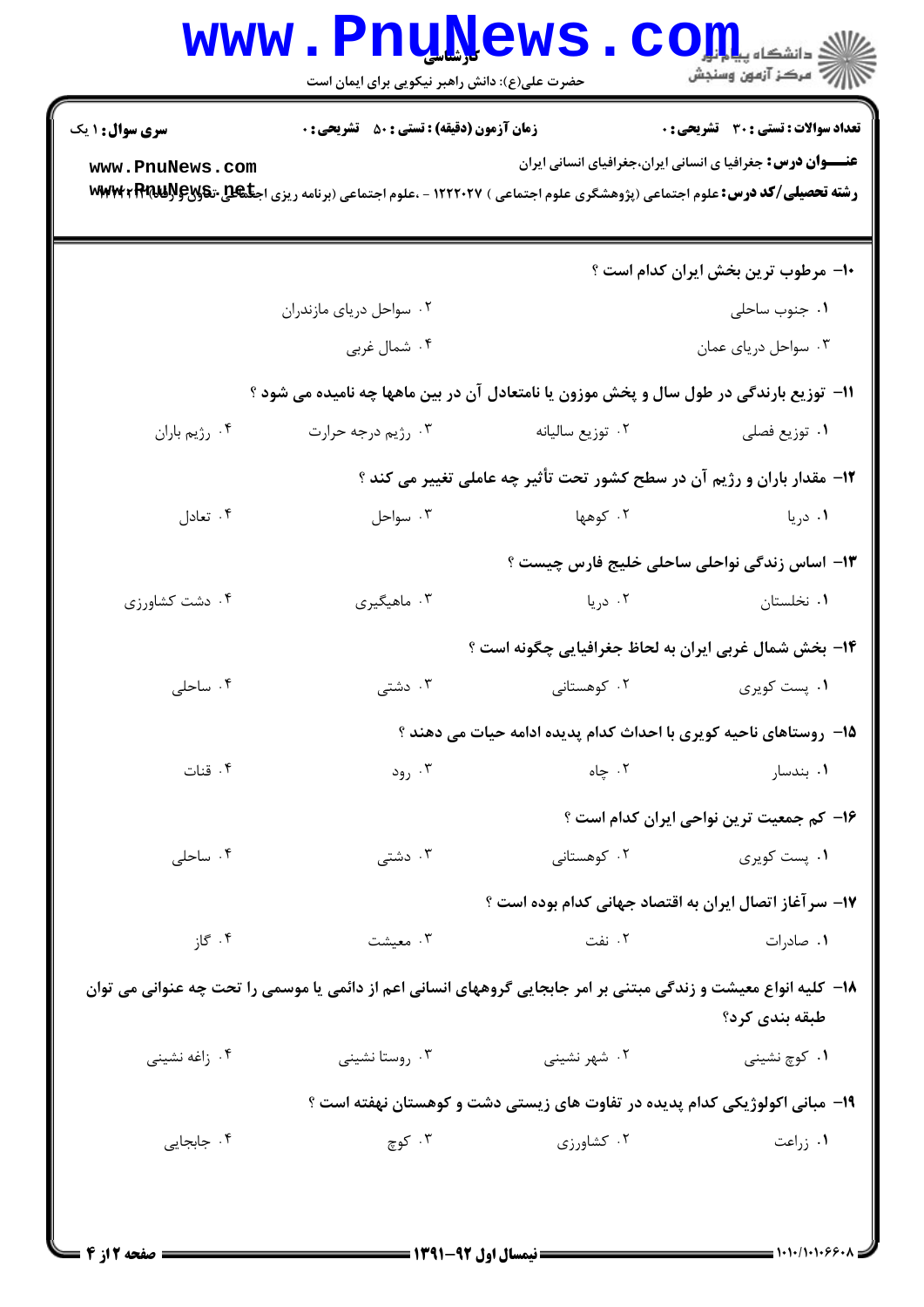| <b>سری سوال :</b> ۱ یک | <b>زمان آزمون (دقیقه) : تستی : 50 ٪ تشریحی : 0</b> |                                                                                                                                                     | تعداد سوالات : تستي : 30 - تشريحي : 0                             |
|------------------------|----------------------------------------------------|-----------------------------------------------------------------------------------------------------------------------------------------------------|-------------------------------------------------------------------|
| www.PnuNews.com        |                                                    | <b>رشته تحصیلی/کد درس:</b> علوم اجتماعی (پژوهشگری علوم اجتماعی ) ۱۲۲۲۰۲۷ - ،علوم اجتماعی (برنامه ریزی اج <del>تا&amp;U ،تا&amp;U با WWW</del> ، #WW | <b>عنـــوان درس:</b> جغرافیا ی انسانی ایران،جغرافیای انسانی ایران |
|                        |                                                    | <b>۲۰</b> - کشاورزی در بین عشایر به صورت غالب به چه صورتی است ؟                                                                                     |                                                                   |
| ۰۴ دیم                 | ۰۳ فصلی                                            | ۰۲ زراعی                                                                                                                                            | <b>۱.</b> آبی                                                     |
|                        |                                                    | <b>۲۱</b> - در زمینه وسعت بخشیدن به کوچ نشینی کدام عامل مؤثر است ؟                                                                                  |                                                                   |
| ۰۴ زراعت               | ۰۳ صنایع دستی                                      | ۰۲ ظرفیت چرای مراتع                                                                                                                                 | ۰۱ دامداری                                                        |
|                        |                                                    | ۲۲– بیشترین قلمرو کوچ نشینی ایران به کدام نوع کوچ اختصاص دارد؟                                                                                      |                                                                   |
| ۰۴ افقی                | ۰۳ عمودی                                           | ۰۲ فصلی                                                                                                                                             | <b>۱</b> . دائمی                                                  |
|                        |                                                    | ۲۳- حرکت منظم در سطح و جستجوی سردسیر و گرمسیر در دشت با کدام مفهوم شناخته می شود؟                                                                   |                                                                   |
| ۰۴ کوچ بهاره           | ۰۳ قشلاق                                           | ۰۲ بهارچرانی                                                                                                                                        | ۰۱ ييلاق                                                          |
|                        |                                                    | ۲۴- در بخش جنوب شرقی ایران کدام نوع کوچ نشینی تحمیل شده است ؟                                                                                       |                                                                   |
| ۰۴ ساليانه             | ۰۳ موسمی                                           | ۰۲ افقی                                                                                                                                             | ۱. عمودی                                                          |
|                        |                                                    | <b>۲۵</b> - کدام عامل به عنوان علت اصلی شکل گیری روستاها شناخته شده است ؟                                                                           |                                                                   |
| ۰۴ قلمرو               | ۰۳ خاک                                             | ۰۲ آب                                                                                                                                               | ۰۱ زمین                                                           |
|                        |                                                    | ۲۶- اساس زندگی یموت ها را کدام فعالیت تشکیل می دهد؟                                                                                                 |                                                                   |
| ۰۴ دامداری             | ۰۳ زراعت                                           | ۰۲ باغداری                                                                                                                                          | ۰۱ صنایع دستی                                                     |
|                        |                                                    |                                                                                                                                                     | <b>۲۷- بارزترین منطقه در فعالیتهای زراعی کدام است</b> ؟           |
|                        | ۰۲ شرق ایران                                       |                                                                                                                                                     | ٠١ غرب ايران                                                      |
|                        | ۰۴ جلگه ساحلی شمال ایران                           |                                                                                                                                                     | ۰۳ جلگه جنوب ايران                                                |
|                        |                                                    | <b>۲۸</b> - یکی از موانع مهم برنامه ریزی توسعه روستایی کدام است ؟                                                                                   |                                                                   |
| ۰۴ ابزار آلات          | ۰۳ مالکیت                                          | ۰۲ پراکنده بودن زمینها                                                                                                                              | ۰۱ يکپارچگى زمينها                                                |
|                        |                                                    | <b>۲۹</b> - کدام پدیده شرایط طبیعی و جغرافیایی ویژه ای را برای پراکندگی جمعیت در ایران پدید آورده است ؟                                             |                                                                   |
| ۰۴ روستاها             | ۰۳ شهرها                                           | ۰۲ راهها                                                                                                                                            | ۰۱ کوهها                                                          |